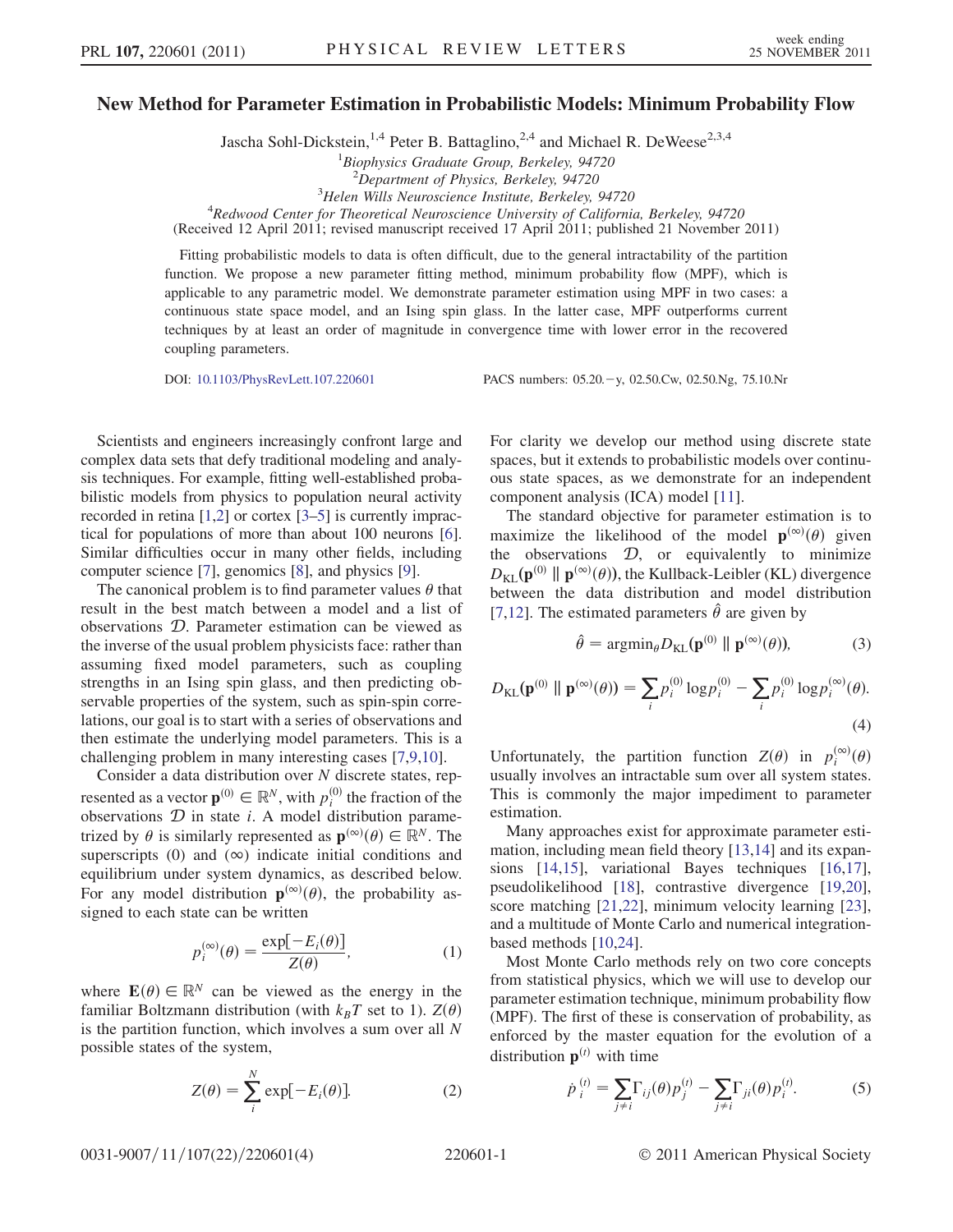$\Gamma_{ii}(\theta)$  gives the rate at which probability flows from state j into state  $i$ . The first term of Eq. ([5\)](#page-0-0) captures the flow of probability out of other states  $j$  into the state  $i$ , and the second represents the flow out of  $i$  into other states  $j$ .

<span id="page-1-0"></span>The second core concept is detailed balance,

$$
\Gamma_{ji} p_i^{(\infty)}(\theta) = \Gamma_{ij} p_j^{(\infty)}(\theta), \tag{6}
$$

which when satisfied ensures that the probability flow from state  $i$  into state  $j$  equals the probability flow from  $j$  into  $i$ , and thus that the distribution  $p^{(\infty)}$  is a fixed point of the dynamics. Sampling in most Monte Carlo methods is performed by choosing  $\Gamma$  consistent with Eq. ([6\)](#page-1-0) (and the added requirement of ergodicity [[7](#page-3-5)]), then stochastically running the dynamics in Eq. ([5](#page-0-0)). Unfortunately, sampling algorithms can be exceedingly slow to converge, and are thus ill suited for use in each parameter update step during parameter estimation.

Using these two core concepts, we propose an approach, illustrated in Fig. [1,](#page-1-1) that avoids both sampling and explicit calculation of the partition function. Specifically, we establish deterministic dynamics obeying Eqs. [\(5](#page-0-0)) and [\(6\)](#page-1-0) that converge to the model distribution  $\mathbf{p}^{(\infty)}(\theta)$ , and initialize them at the data distribution  $p^{(0)}$ . Rather than allowing the dynamics to fully converge and making parameter updates that minimize  $D_{\text{KL}}(\mathbf{p}^{(0)} \parallel \mathbf{p}^{(\infty)}(\theta))$  as in maximum likelihood learning [Eqs. ([3\)](#page-0-1) and ([4](#page-0-2))], our parameter updates instead minimize  $D_{KL}(\mathbf{p}^{(0)} \parallel \mathbf{p}^{(\epsilon)}(\theta))$ , the KL diver-<br>gence after running the dynamics for an infinitesimal time gence after running the dynamics for an infinitesimal time  $\epsilon$ . This requires computing only the instantaneous flow of probability away from the data distribution at time  $t = 0$ .

<span id="page-1-1"></span>

PROGRESSION OF LEARNING

FIG. 1 (color). An illustration of parameter estimation using MPF. The three successive panels illustrate the sequence of parameter updates that occur during learning. Each set of axes represents the space of probability distributions. The dashed red curves indicate the family of model distributions  $\mathbf{p}^{(\infty)}(\theta)$  parametrized by  $\theta$ . The black solid curves indicate deterministic dynamics that transform the data distribution  $p^{(0)}$  into the model distribution  $\mathbf{p}^{(\infty)}(\theta)$ . Under maximum likelihood learning, model parameters  $\theta$  are chosen so as to minimize the KL divergence between the data distribution  $\mathbf{p}^{(0)}$  and the model distribution  $\mathbf{p}^{(\infty)}(\theta)$ . Under MPF the KL divergence between  $\mathbf{p}^{(0)}$  and  $\mathbf{p}^{(\epsilon)}(\theta)$  is minimized instead, where  $\mathbf{n}^{(\epsilon)}(\theta)$  is the distribution obtained is minimized instead, where  $\mathbf{p}^{(\epsilon)}(\theta)$  is the distribution obtained<br>by initializing the dynamics at the data distribution  $\mathbf{p}^{(0)}$  and then by initializing the dynamics at the data distribution  $p^{(0)}$  and then evolving them for an infinitesimal time  $\epsilon$ . Here we represent graphically how parameter updates that pull  $\mathbf{p}^{(\epsilon)}(\theta)$  towards  $\mathbf{p}^{(0)}$ <br>also tend to pull  $\mathbf{n}^{(\infty)}(\theta)$  towards  $\mathbf{n}^{(0)}$ also tend to pull  $\mathbf{p}^{(\infty)}(\theta)$  towards  $\mathbf{p}^{(0)}$ .

The transition rates  $\Gamma_{ij}$  are underconstrained by Eq. ([6\)](#page-1-0). Introducing the additional constraint that  $\Gamma$  be invariant to the addition of a constant to the energy function [as is true for the model distribution  $\mathbf{p}^{(\infty)}(\theta)$ ], we choose the following form for  $\Gamma_{ii}$ :

$$
\Gamma_{ij} = g_{ij} \exp\left[\frac{1}{2} [E_j(\theta) - E_i(\theta)]\right], \qquad (i \neq j), \qquad (7)
$$

where  $g_{ij} = g_{ji} \in \{0, 1\}$ . The vast majority of the factors  $g_{ij}$  can generally be set to 0. However, for the dynamics to converge to  $\mathbf{p}^{(\infty)}(\theta)$ , there must be sufficient nonzero  $\Gamma$ elements to ensure mixing. In binary systems, good results are obtained by setting  $g_{ij} = g_{ji} = 1$  only for states *i* and *j* differing by a single bit flip. The elements of  $g_{ij}$  may also be sampled, rather than set by a deterministic scheme (see Supplemental Material [[25](#page-3-23)]).

Given the transition matrix  $\Gamma$  and the list  $\mathcal D$  of observed data samples, and taking  $\epsilon$  small, the objective function  $D_{\text{KL}}(\mathbf{p}^{(0)} \parallel \mathbf{p}^{(\epsilon)}(\theta))$  is approximated by its first order Taylor<br>expansion, denoted  $K(\theta)$  (see Supplemental Material [251) expansion, denoted  $K(\theta)$  (see Supplemental Material [[25](#page-3-23)])

<span id="page-1-2"></span>
$$
K(\theta) = D_{\text{KL}}(\mathbf{p}^{(0)} \parallel \mathbf{p}^{(t)}(\theta))|_{t=0}
$$
  
+  $\epsilon \frac{\partial D_{\text{KL}}(\mathbf{p}^{(0)} \parallel \mathbf{p}^{(t)}(\theta))}{\partial t}\Big|_{t=0}$ , (8)

$$
= \epsilon \sum_{i \notin \mathcal{D}} \dot{p}_i^{(0)} = \frac{\epsilon}{M} \sum_{i \notin \mathcal{D}} \sum_{j \in \mathcal{D}} \Gamma_{ij},
$$
(9)

$$
= \frac{\epsilon}{M} \sum_{j \in \mathcal{D}} \sum_{i \notin \mathcal{D}} g_{ij} \exp\left[\frac{1}{2} [E_j(\theta) - E_i(\theta)]\right], \quad (10)
$$

where  $M = |\mathcal{D}|$  is the number of data samples. Parameter estimation is performed by finding  $\hat{\theta} = \arg\min_{\theta} K(\theta)$ , generally via gradient descent of  $K(\theta)$ . Thus, minimizing the KL divergence  $D_{\text{KL}}(\mathbf{p}^{(0)} \parallel \mathbf{p}^{(\epsilon)}(\theta))$  for small  $\epsilon$  is equivalent<br>to minimizing the initial flow of probability out of data to minimizing the initial flow of probability out of data states *j* into nondata states *i* [Eq.  $(9)$  $(9)$ ]. For small systems, or large numbers of observations, every state may be a data state, in which case the first order term vanishes and higher order terms must be included.

The dimensionalities of  $p^{(0)}$  and  $\Gamma$  are typically large (e.g.,  $2^d$  and  $2^d \times 2^d$ , respectively, for a d-bit binary system). Fortunately, both can also be made extremely sparse:  $p_j^{(0)} = 0$  for all nondata states  $j \notin \mathcal{D}$ , and we need only evaluate  $\Gamma_{ii}$  for which  $j \in \mathcal{D}$  and  $g_{ii} \neq 0$ . The cost in both memory and time is therefore only  $\mathcal{O}(M)$  per learning step. The dependence of total convergence time on the number of samples M is problem dependent, but it is roughly  $\mathcal{O}(M)$ for the Ising spin glass model discussed below (see Supplemental Material [[25](#page-3-23)]).

In addition, when estimating parameters for a model in the exponential family—that is, models such as spin glasses for which the energy function is linear in the parameters  $\theta$ —the MPF objective function  $K(\theta)$  is convex [\[26\]](#page-3-24), guaranteeing that the global minimum can always be found via gradient descent. For exponential family models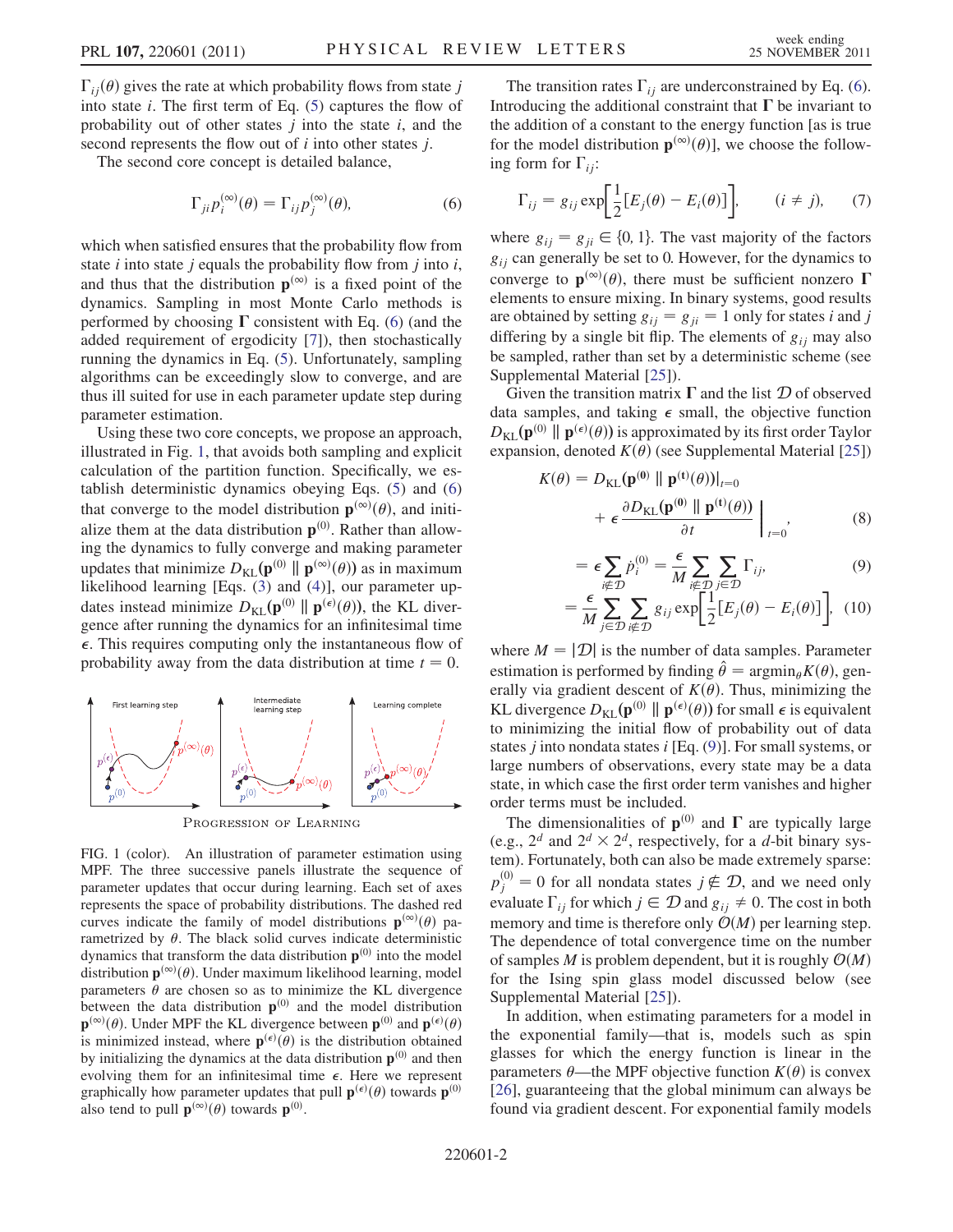over continuous rather than discrete state spaces, MPF further provides a closed form solution for parameter estimation [[27](#page-3-25)]. MPF is also consistent—meaning that if the data distribution  $\mathbf{p}^{(0)}$  belongs to the family of distributions  $\mathbf{p}^{(\infty)}(\theta)$  parametrized by  $\theta$  (Fig. [1,](#page-1-1) red dashed line), the objective function  $D_{\text{KL}}(\mathbf{p}^{(0)} \parallel \mathbf{p}^{(\epsilon)}(\theta))$  will have its<br>olohal minimum at the true parameter values (see global minimum at the true parameter values (see Supplemental Material [[25](#page-3-23)]).

We evaluated performance by fitting an Ising spin glass (sometimes referred to in the computer science literature as a fully visible Boltzmann machine or simply as an Ising model) of the form

$$
p^{(\infty)}(\mathbf{x}; \mathbf{J}) = \frac{1}{Z(\mathbf{J})} \exp[-\mathbf{x}^{\mathrm{T}} \mathbf{J} \mathbf{x}],
$$
 (11)

where J only had nonzero elements corresponding to nearest-neighbor units in a two-dimensional square lattice, and bias terms along the diagonal. The training data D consisted of M d-element independent and identically distributed (iid) binary samples  $\mathbf{x} \in \{0, 1\}^d$  generated via<br>Swendsen-Wang sampling [28] from a spin glass with Swendsen-Wang sampling [[28](#page-3-26)] from a spin glass with known coupling parameters. In this example, we used a square  $10 \times 10$  lattice,  $d = 10^2$ . The nondiagonal nearestneighbor elements of J were set using draws from a normal distribution with variance  $\sigma^2 = 10$ . The diagonal (bias) elements of  $J$  were set so that each column of  $J$  summed to 0, and the expected unit activations were 0.5. The  $2^d \times 2^d$ element transition matrix  $\Gamma$  was populated sparsely,

$$
g_{ij} = g_{ji} = \begin{cases} 1 & \text{states } i \text{ and } j \text{ differ by single bit flip} \\ 0 & \text{otherwise} \end{cases}
$$
.

Code implementing MPF is available [[29\]](#page-3-27).

We compared parameter estimation using MPF against parameter estimation using four competing techniques: mean field theory (MFT) with Thouless-Anderson-Palmer (TAP) corrections [[30\]](#page-3-28), one-step and ten-step contrastive divergence [\[19\]](#page-3-17) (CD-1 and CD-10), and pseudolikelihood [\[18\]](#page-3-16). The results of our simulations are shown in Fig. [2](#page-2-0), which plots the mean square error in the recovered J and in the corresponding pairwise correlations as a function of learning time for MPF and the competing approaches outlined above. Using MPF, learning took approximately 60 seconds, compared to roughly 800 seconds for pseudolikelihood and approximately 20 000 seconds for both 1-step and 10-step contrastive divergence. Reasonable steps were taken to optimize the performance of all the parameter estimation methods tested (see Supplemental Material [\[25\]](#page-3-23)). Note that, given sufficient samples, MPF is guaranteed to converge exactly to the right answer, as it is consistent and the objective function  $K(\theta)$  is convex for a spin glass. MPF fit the model to the data more accurately than any of the other techniques. MPF was dramatically faster to converge than any of the other techniques tested, with the exception of  $MFT + TAP$ , which failed to find reasonable parameters. Note that  $MFT + TAP$  does converge to the

<span id="page-2-0"></span>

FIG. 2 (color). A demonstration of MPF outperforming existing techniques for parameter recovery in an Ising spin glass model. (a) Time evolution of the mean square error in the coupling strengths for 5 methods for the first 60 seconds of learning. Note that mean field theory with second order corrections ( $MFT + TAP$ ) actually increases the error above random parameter assignment, though it does converge to the correct answer in some other parameter regimes, such as in the high temperature limit of this Ising spin glass model [\[15\]](#page-3-13). (b) Mean square error in the coupling strengths for the first 800 seconds of learning. (c) Mean square error in coupling strengths for the entire learning period.  $(d)$ – $(f)$  Mean square error in pairwise correlations for the first 60 seconds of learning, the first 800 seconds of learning, and the entire learning period, respectively. In every comparison above MPF finds a better fit, and for all cases but  $MFT + TAP$  does so in a shorter time.

correct answer in certain parameter regimes, such as the high temperature limit [\[15\]](#page-3-13), while remaining much faster than the other four techniques.

As a demonstration of parameter estimation using MPF for a continuous state space probabilistic model, we trained the filters  $J \in \mathbb{R}^{d \times d}$  of a d dimensional ICA [\[11\]](#page-3-9) model with a Laplace prior,

$$
p^{(\infty)}(\mathbf{x}; \mathbf{J}) = \frac{e^{-\sum_{k} |\mathbf{J}_{k}\mathbf{x}|}}{2^{d} \det(\mathbf{J}^{-1})},
$$
(13)

where  $\mathbf{x} \in \mathbb{R}^d$  is a continuous state space. Since the log likelihood and its gradient can be calculated analytically

(12)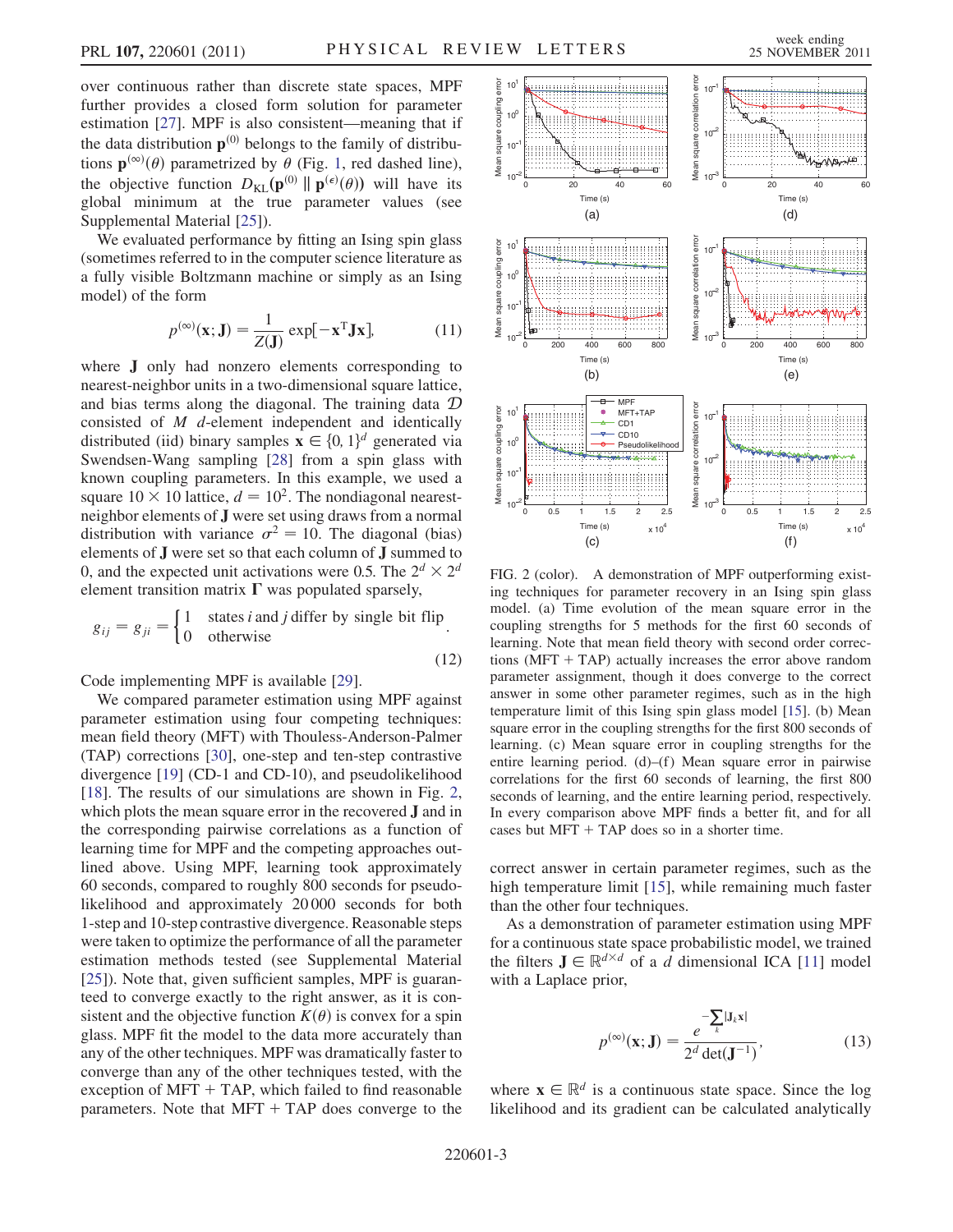<span id="page-3-30"></span>

FIG. 3. A demonstration of MPF parameter estimation in a continuous state space probabilistic model. Each square represents a  $10 \times 10$  pixel filter  $J_k$  for an ICA model trained on natural image patches via (a) MPF or (b) maximum likelihood learning. The visual similarity of the filters is consistent with the nearly identical average log likelihoods for the two models  $(-174.0 \text{ bits and } -173.6 \text{ bits, respectively}).$ 

for ICA, we solved for J via maximum likelihood learning [Eq. ([3\)](#page-0-1)] as well as MPF, and compared the resulting log likelihoods. Training data consisted of natural image patches. The log likelihood of the model trained with MPF was  $-174.0$  bits, while that for the maximum likelihood trained model was a nearly identical  $-173.6$  bits. Average log likelihood at parameter initialization was  $-273.0$  bits (see Supplemental Material [\[25\]](#page-3-23)). The edgelike filters resulting from training, similar to receptive fields in the primary visual cortex [\[31\]](#page-3-29), are shown in Fig. [3](#page-3-30) for both maximum likelihood and MPF solutions.

In summary, we have presented a novel, general purpose framework, called minimum probability flow, for fitting probabilistic models to data that outperforms current techniques in both learning time and accuracy. Our method works for any parametric model without hidden state variables, over either continuous or discrete state spaces, and we avoid explicit calculation of the partition function by employing deterministic dynamics in place of the slow sampling required by many existing approaches. Because MPF provides a simple and well-defined objective function, it can be minimized quickly using existing higher order gradient descent techniques. Furthermore, the objective function is convex for many models, including those in the exponential family, ensuring that the global minimum can be found with gradient descent. Finally, MPF is consistent—it will find the true parameter values when the data distribution belongs to the same family of parametric models as the model distribution.

We would like to thank Javier Movellan, Tamara Broderick, Miroslav Dudík, Gašper Tkačik, Robert E. Schapire, and William Bialek for sharing work in progress and data; Ashvin Vishwanath, Jonathon Shlens, Tony Bell, Charles Cadieu, Nicole Carlson, Christopher Hillar, Kilian Koepsell, Bruno Olshausen and the rest of the Redwood Center for many useful discussions; and the James S. McDonnell Foundation (M. R. D., P. B. B., J. S. D.) and the Canadian Institute for Advanced Research—Neural Computation and Perception Program (J. S. D.) for financial support.

- <span id="page-3-1"></span><span id="page-3-0"></span>[1] E. Schneidman et al., [Nature \(London\)](http://dx.doi.org/10.1038/nature04701) 440, 1007 (2006).
- <span id="page-3-2"></span>[2] J. Shlens et al., J. Neurosci. **26**[, 8254 \(2006\).](http://dx.doi.org/10.1523/JNEUROSCI.1282-06.2006)
- [3] A. Tang *et al.*, J. Neurosci. **28**[, 505 \(2008\).](http://dx.doi.org/10.1523/JNEUROSCI.3359-07.2008)
- <span id="page-3-3"></span>[4] O. Marre et al., Phys. Rev. Lett. **102**[, 138101 \(2009\)](http://dx.doi.org/10.1103/PhysRevLett.102.138101).
- <span id="page-3-4"></span>[5] S. Yu et al., [Cereb. Cortex](http://dx.doi.org/10.1093/cercor/bhn047) 18, 2891 (2008).
- <span id="page-3-5"></span>[6] T. Broderick et al., [arXiv:0712.2437.](http://arXiv.org/abs/0712.2437)
- [7] D. MacKay, Information Theory, Inference and Learning Algorithms (Cambridge University Press, Cambridge, England, 2002).
- <span id="page-3-7"></span><span id="page-3-6"></span>[8] I. C. Chou and E. O. Voit, [Math. Biosci.](http://dx.doi.org/10.1016/j.mbs.2009.03.002) **219**, 57 (2009).
- [9] R.C. Aster, B. Borchers, and C.H. Thurber, Parameter Estimation And Inverse Problems (Elsevier Academic Press, Burlington, MA, 2005).
- <span id="page-3-9"></span><span id="page-3-8"></span>[10] S. Haykin, Neural Networks And Learning Machines (Prentice Hall, Englewood Cliffs, NJ, 2008), 3rd ed..
- <span id="page-3-10"></span>[11] A. J. Bell and T. J. Sejnowski, [Neural Comput.](http://dx.doi.org/10.1162/neco.1995.7.6.1129)7, 1129 [\(1995\)](http://dx.doi.org/10.1162/neco.1995.7.6.1129).
- <span id="page-3-11"></span>[12] T. Cover, J. Thomas, and J. Wiley, Elements of Information Theory (Wiley Online Library, New York, 1991), Vol. 1.
- <span id="page-3-12"></span>[13] R. Pathria, Statistical Mechanics (Pergamon Press, New York, 1972).
- <span id="page-3-13"></span>[14] T. Tanaka, *Phys. Rev. E* **58**[, 2302 \(1998\).](http://dx.doi.org/10.1103/PhysRevE.58.2302)
- <span id="page-3-14"></span>[15] J. Fischer and K. H. Hertz, Spin Glasses (Cambridge University Press, Cambridge, England, 1991).
- <span id="page-3-15"></span>[16] H. Attias, Adv. Neural Inf. Process. Syst. 12 209 (2000).
- <span id="page-3-16"></span>[17] J. M. Jaakkola T, [Stat. Comput.,](http://dx.doi.org/10.1023/A:1008932416310) 10, 25 (2000).
- <span id="page-3-17"></span>[18] J. Besag, Statistician, **24**[, 179 \(1975\)](http://dx.doi.org/10.2307/2987782).
- <span id="page-3-18"></span>[19] M. A. Carreira-Perpiñán and G. E. Hinton, University of Toronto, 2004 (unpublished).
- <span id="page-3-19"></span>[20] D. H. Ackley, G. E. Hinton, and T. J. Sejnowski, [Cogn. Sci.](http://dx.doi.org/10.1207/s15516709cog0901_7) 9[, 147 \(1985\)](http://dx.doi.org/10.1207/s15516709cog0901_7).
- [21] A. Hyvärinen, J. Mach. Learn. Res. 6, 695 (2005), [http://jmlr.csail.mit.edu/papers/volume6/hyvarinen05a/](http://jmlr.csail.mit.edu/papers/volume6/hyvarinen05a/hyvarinen05a.pdf) [hyvarinen05a.pdf.](http://jmlr.csail.mit.edu/papers/volume6/hyvarinen05a/hyvarinen05a.pdf)
- <span id="page-3-20"></span>[22] S. Lyu, in Uncertainty in artificial intelligence: proceedings of the Twenty-fifth Conference (2009), June 18-21, 2009, Montreal, Quebec, edited by J. Bilmes, A. Y. Ng, and D. McAllester (AUAI Press, Corvallis, OR, 2009).
- <span id="page-3-22"></span><span id="page-3-21"></span>[23] J. R. Movellan (unpublished).
- <span id="page-3-23"></span>[24] R. M. Neal, Handbook of Markov Chain Monte Carlo (Jan 2010), sections 5.2 and 5.3 for langevin dynamics.
- [25] See Supplemental Material at [http://link.aps.org/](http://link.aps.org/supplemental/10.1103/PhysRevLett.107.220601) [supplemental/10.1103/PhysRevLett.107.220601](http://link.aps.org/supplemental/10.1103/PhysRevLett.107.220601) for detailed derivations and additional information.
- <span id="page-3-25"></span><span id="page-3-24"></span>[26] J. Macke and S. Gerwinn, Personal communication (2009).
- <span id="page-3-26"></span>[27] A. Hyvärinen, Computational statistics  $\&$  data analysis 51, [2499 \(2007\)](http://dx.doi.org/10.1016/j.csda.2006.09.003), .
- <span id="page-3-27"></span>[28] R. H. Swendsen and J. Wang, [Phys. Rev. Lett.](http://dx.doi.org/10.1103/PhysRevLett.58.86) 58, 86 (1987).
- <span id="page-3-28"></span>[29] [https://github.com/Sohl-Dickstein/Minimum-Probability-](https://github.com/Sohl-Dickstein/Minimum-Probability-Flow-Learning)[Flow-Learning.](https://github.com/Sohl-Dickstein/Minimum-Probability-Flow-Learning)
- <span id="page-3-29"></span>[30] D. J. Thouless, P. W. Anderson, R. G. Palmer, [Philos. Mag.](http://dx.doi.org/10.1080/14786437708235992) 35[, 593 \(1977\)](http://dx.doi.org/10.1080/14786437708235992).
- [31] P. Dayan and L. Abbott, *Theoretical Neuroscience* (MIT, Cambridge, MA, 2001), Vol. 83.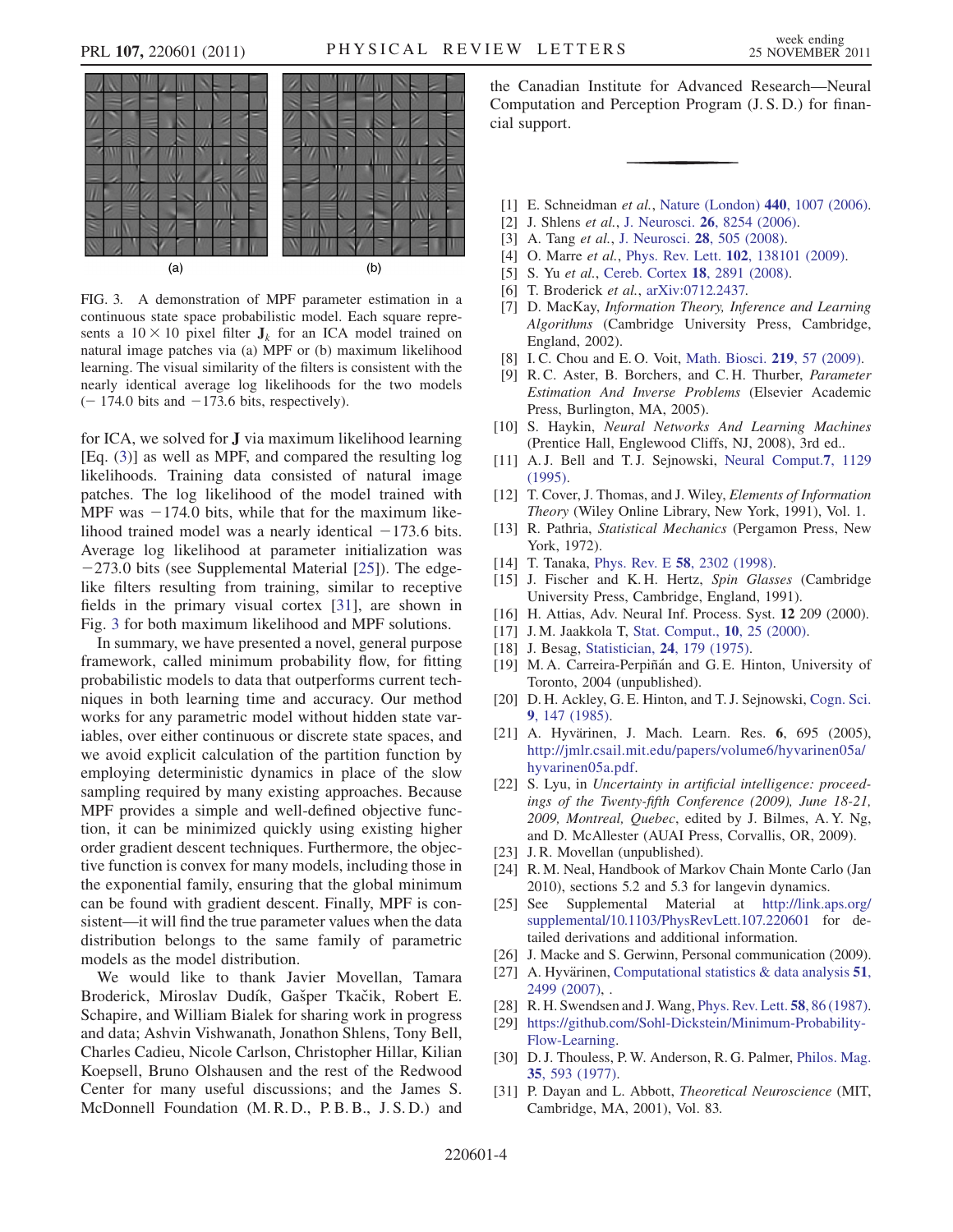# A new method for parameter estimation in probabilistic models: Minimum probability flow Supplemental material

## Appendix A: Taylor Expansion of KL Divergence

The minimum probability flow learning objective function  $K(\theta)$  is found by taking up to the first order terms in the Taylor expansion of the KL divergence between the data distribution and the distribution resulting from running the dynamics for a time  $\epsilon$ :

$$
K(\theta) \approx D_{KL} \left( \mathbf{p}^{(\mathbf{0})} || \mathbf{p}^{(\mathbf{t})}(\theta) \right) \Big|_{t=0}
$$
  
+  $\epsilon \frac{\partial D_{KL} \left( \mathbf{p}^{(\mathbf{0})} || \mathbf{p}^{(\mathbf{t})}(\theta) \right)}{\partial t} \Big|_{t=0}$  (A-1)

$$
= 0 + \epsilon \frac{\partial D_{KL}(\mathbf{p}^{(0)}||\mathbf{p}^{(t)}(\theta))}{\partial t}\Big|_{t=0} \tag{A-2}
$$

$$
= \epsilon \frac{\partial}{\partial t} \left( \sum_{i \in \mathcal{D}} p_i^{(0)} \log \frac{p_i^{(0)}}{p_i^{(t)}} \right) \Big|_0 \tag{A-3}
$$

$$
= -\epsilon \sum_{i \in \mathcal{D}} \frac{p_i^{(0)}}{p_i^{(0)}} \left. \frac{\partial p_i^{(t)}}{\partial t} \right|_0 \tag{A-4}
$$

$$
= -\epsilon \sum_{i \in \mathcal{D}} \frac{\partial p_i^{(t)}}{\partial t} \Big|_0 \tag{A-5}
$$

$$
= -\epsilon \left( \frac{\partial}{\partial t} \sum_{i \in \mathcal{D}} p_i^{(t)} \right) \Big|_0 \tag{A-6}
$$

$$
= -\epsilon \left. \frac{\partial}{\partial t} \left( 1 - \sum_{i \notin \mathcal{D}} p_i^{(t)} \right) \right|_0 \tag{A-7}
$$

$$
= \epsilon \sum_{i \notin \mathcal{D}} \frac{\partial p_i^{(t)}}{\partial t} \Big|_0 \tag{A-8}
$$

$$
= \epsilon \sum_{i \notin \mathcal{D}} \sum_{j \in \mathcal{D}} \Gamma_{ij} p_j^{(0)} \tag{A-9}
$$

$$
= \frac{\epsilon}{|\mathcal{D}|} \sum_{i \notin \mathcal{D}} \sum_{j \in \mathcal{D}} \Gamma_{ij}, \tag{A-10}
$$

where we used the fact that  $\sum_{i \in \mathcal{D}} p_i^{(t)} + \sum_{i \notin \mathcal{D}} p_i^{(t)} = 1$ . This implies that the rate of growth of the KL divergence at time  $t = 0$  equals the total initial flow of probability from states with data into states without.

#### Appendix B: Convexity

As observed by Macke and Gerwinn [1], the MPF objective function is convex for models in the exponential family.

We wish to minimize

$$
K = \sum_{i \in D} \sum_{j \in D^C} \Gamma_{ji} p_i^{(0)}.
$$
 (B-1)

K has derivative

$$
\frac{\partial K}{\partial \theta_m} = \sum_{i \in D} \sum_{j \in D^c} \left( \frac{\partial \Gamma_{ij}}{\partial \theta_m} \right) p_i^{(0)} \tag{B-2}
$$

$$
= \frac{1}{2} \sum_{i \in D} \sum_{j \in D^c} \Gamma_{ij} \left( \frac{\partial E_j}{\partial \theta_m} - \frac{\partial E_i}{\partial \theta_m} \right) p_i^{(0)}, \quad (B-3)
$$

and Hessian

$$
\frac{\partial^2 K}{\partial \theta_m \partial \theta_n} = \frac{1}{4} \sum_{i \in D} \sum_{j \in D^c} \Gamma_{ij} \left( \frac{\partial E_j}{\partial \theta_m} - \frac{\partial E_i}{\partial \theta_m} \right) \left( \frac{\partial E_j}{\partial \theta_n} - \frac{\partial E_i}{\partial \theta_n} \right) p_i^{(0)} + \frac{1}{2} \sum_{i \in D} \sum_{j \in D^c} \Gamma_{ij} \left( \frac{\partial^2 E_j}{\partial \theta_m \partial \theta_n} - \frac{\partial^2 E_i}{\partial \theta_m \partial \theta_n} \right) p_i^{(0)}.
$$
\n(B-4)

The first term in the Hessian is a weighted sum of outer products, with non-negative weights  $\frac{1}{4} \Gamma_{ij} p_i^{(0)}$ , and is thus positive semidefinite. The second term is 0 for models in the exponential family (those with energy functions linear in their parameters).

Parameter estimation for models in the exponential family is therefore convex using minimum probability flow learning.

## Appendix C: Relationship of MPF to other techniques

#### 1. Score matching

Score matching, developed by Aapo Hyvärinen  $[2]$ , is a method that learns parameters in a probabilistic model using only derivatives of the energy function evaluated over the data distribution (see Equation (C-5)). This sidesteps the need to explicitly sample or integrate over the model distribution. In score matching one minimizes the expected square distance of the score function with respect to spatial coordinates given by the data distribution from the similar score function given by the model distribution. A number of connections have been made between score matching and other learning techniques [3–6]. Here we show that in the correct limit, MPF also reduces to score matching.

For a d-dimensional, continuous state space, we can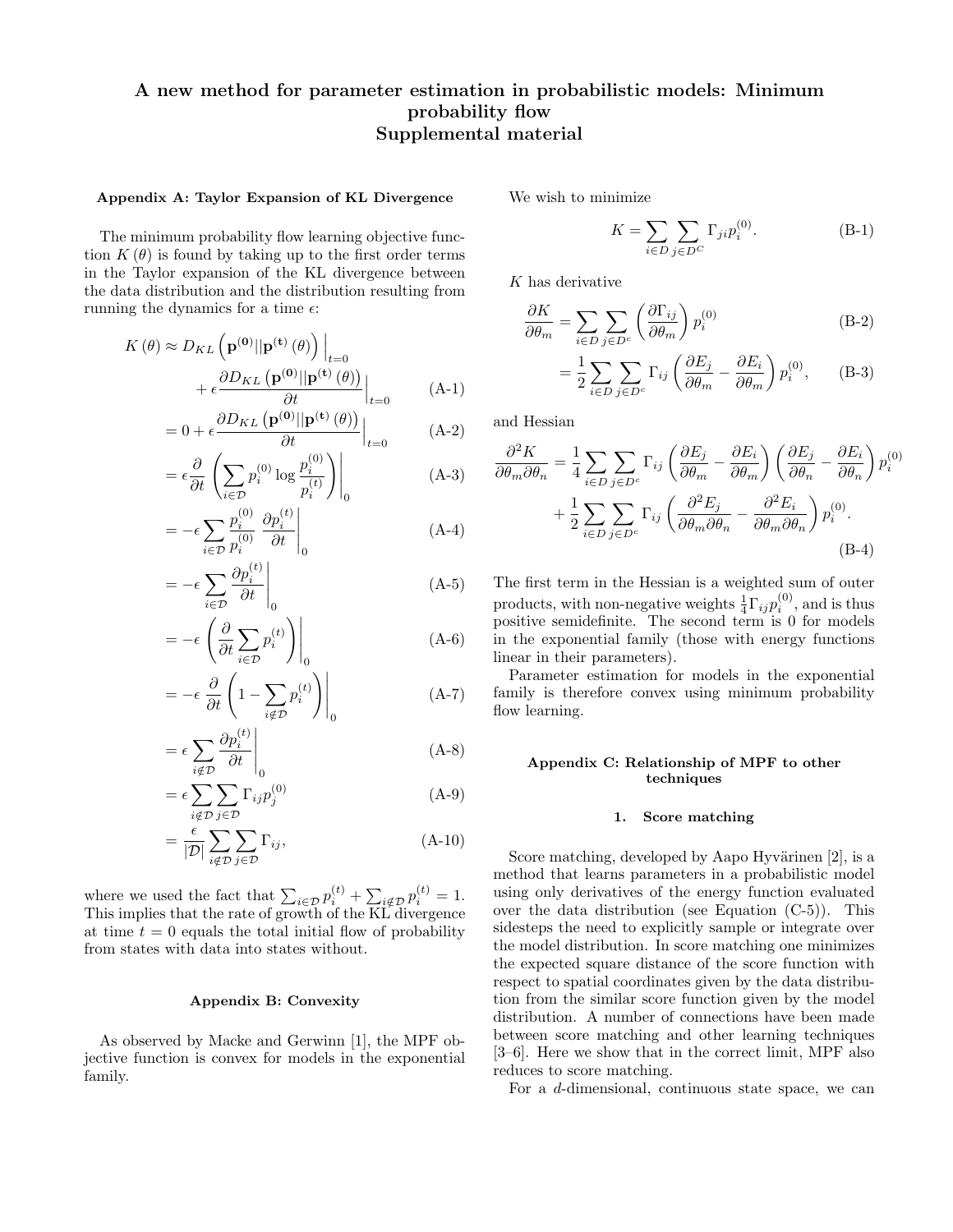write the MPF objective function as

$$
K_{\text{MPF}} = \frac{1}{N} \sum_{x \in \mathcal{D}} \int \mathrm{d}^d y \, \Gamma(y, x)
$$
  
= 
$$
\frac{1}{N} \sum_{x \in \mathcal{D}} \int \mathrm{d}^d y \, g(y, x) e^{\frac{1}{2}(E(x|\theta) - E(y|\theta))}, \quad \text{(C-1)}
$$

where the sum  $\sum_{x \in \mathcal{D}}$  is over all data samples, and N is the number of samples in the data set  $D$ . Now we assume that transitions are only allowed from states  $x$  to states y that are within a hypercube of side length  $\epsilon$  centered around  $x$  in state space. (The master equation will reduce to Gaussian diffusion as  $\epsilon \to 0$ .) Thus, the function  $g(y, x)$  will equal 1 when y is within the x-centered cube (or x within the y-centered cube) and 0 otherwise. Calling this cube  $C_{\epsilon}$ , and writing  $y = x + \alpha$  with  $\alpha \in C_{\epsilon}$ , we have

$$
K_{\text{MPF}} = \frac{1}{N} \sum_{x \in \mathcal{D}} \int_{C_{\epsilon}} \mathrm{d}^d \alpha \ e^{\frac{1}{2}(E(x|\theta) - E(x + \alpha|\theta))}.
$$
 (C-2)

If we Taylor expand in  $\alpha$  to second order and ignore cubic and higher terms, we get

$$
K_{\text{MPF}} \approx \frac{1}{N} \sum_{x \in \mathcal{D}} \int_{C_{\epsilon}} d^d \alpha (1)
$$
  

$$
- \frac{1}{N} \sum_{x \in \mathcal{D}} \int_{C_{\epsilon}} d^d \alpha \frac{1}{2} \sum_{i=1}^d \alpha_i \nabla_{x_i} E(x|\theta)
$$
  

$$
+ \frac{1}{N} \sum_{x \in \mathcal{D}} \int_{C_{\epsilon}} d^d \alpha \frac{1}{4} \left( \frac{1}{2} \left[ \sum_{i=1}^d \alpha_i \nabla_{x_i} E(x|\theta) \right]^2
$$
  

$$
- \sum_{i,j=1}^d \alpha_i \alpha_j \nabla_{x_i} \nabla_{x_j} E(x|\theta) \right). \tag{C-3}
$$

This reduces to

$$
K_{\text{MPF}} \approx \frac{1}{N} \sum_{x \in \mathcal{D}} \left[ \epsilon^d + \frac{1}{4} \left( \frac{1}{2} \frac{1}{12} \epsilon^{d+2} \sum_{i=1}^d \left[ \nabla_{x_i} E(x | \theta) \right]^2 - \frac{1}{12} \epsilon^{d+2} \sum_{i=1}^d \nabla_{x_i}^2 E(x | \theta) \right) \right], \tag{C-4}
$$

which, removing a constant offset and scaling factor, is exactly equal to the score matching objective function,

$$
K_{\text{MPF}} \sim \frac{1}{N} \sum_{x \in \mathcal{D}} \left[ \frac{1}{2} \nabla E(x|\theta) \cdot \nabla E(x|\theta) - \nabla^2 E(x|\theta) \right]
$$
\n(C-5)\n
$$
= K_{\text{SM}}.\tag{C-6}
$$

Score matching is thus equivalent to MPF when the connectivity function  $q(y, x)$  is non-zero only for states infinitesimally close to each other. It should be noted that the score matching estimator has a closed-form solution when the model distribution belongs to the exponential family [7], so the same can be said for MPF in this limit.

#### 2. Contrastive divergence

Contrastive divergence [8, 9] is a variation on steepest gradient descent of the maximum (log) likelihood (ML) objective function. Rather than integrating over the full model distribution, CD approximates the partition function term in the gradient by averaging over the distribution obtained after taking a few, or only one, Markov chain Monte Carlo (MCMC) step away from the data distribution (Equation C-7). Qualitatively, one can imagine that the data distribution is contrasted against a distribution which has evolved only a small distance towards the model distribution, whereas it would be contrasted against the true model distribution in traditional MCMC approaches. Although CD is not guaranteed to converge to the right answer, or even to a fixed point, it has proven to be an effective and fast heuristic for parameter estimation [10, 11].

The contrastive divergence update rule can be written in the form

$$
\Delta \theta_{CD} \propto -\sum_{j \in \mathcal{D}} \sum_{i \notin \mathcal{D}} \left[ \frac{\partial E_j(\theta)}{\partial \theta} - \frac{\partial E_i(\theta)}{\partial \theta} \right] T_{ij}, \quad \text{(C-7)}
$$

where  $T_{ij}$  is the probability of transitioning from state  $j$  to state  $i$  in a single Markov chain Monte Carlo step (or a small number of steps). Equation C-7 has obvious similarities to the MPF learning gradient

$$
\frac{\partial K(\theta)}{\partial \theta} = \frac{\epsilon}{2N} \sum_{j \in \mathcal{D}} \sum_{i \notin \mathcal{D}} \left[ \frac{\partial E_j(\theta)}{\partial \theta} - \frac{\partial E_i(\theta)}{\partial \theta} \right] \text{ (C-8)}
$$
  

$$
g_{ij} \exp \left[ \frac{1}{2} \left( E_j(\theta) - E_i(\theta) \right) \right]. \quad \text{(C-9)}
$$

Thus, steepest gradient descent under MPF resembles CD updates, but with the MCMC sampling/rejection step  $T_{ij}$  replaced by a weighting factor  $g_{ij} \exp\left[\frac{1}{2} \left(E_j\left(\theta\right) - E_i\left(\theta\right)\right)\right]$ . Note that this difference in form provides MPF with a well-defined objective function, and it guarantees consistency (i.e., there is a global minimum when model and data distributions agree).

#### Appendix D: Sampling the connectivity matrix Γ

The MPF learning scheme is blind to regions in state space which data states don't have any connectivity to - the flow at time 0 is only a function of the states that are directly connected to data states. To get the most informative learning signal, it seems sensible to encourage probability flow directly between data states and states that are probable under the model. That way the objective function is sensitive to the regions which are probable under the model. We believe nearest neighbor connectivity schemes are effective largely because as the parameters converge the regions around data states become the high probability regions for the model. We wish to try connectivity schemes other than nearest neighbors to allow probability to most efficiently flow between data states and high probability model states. In order to do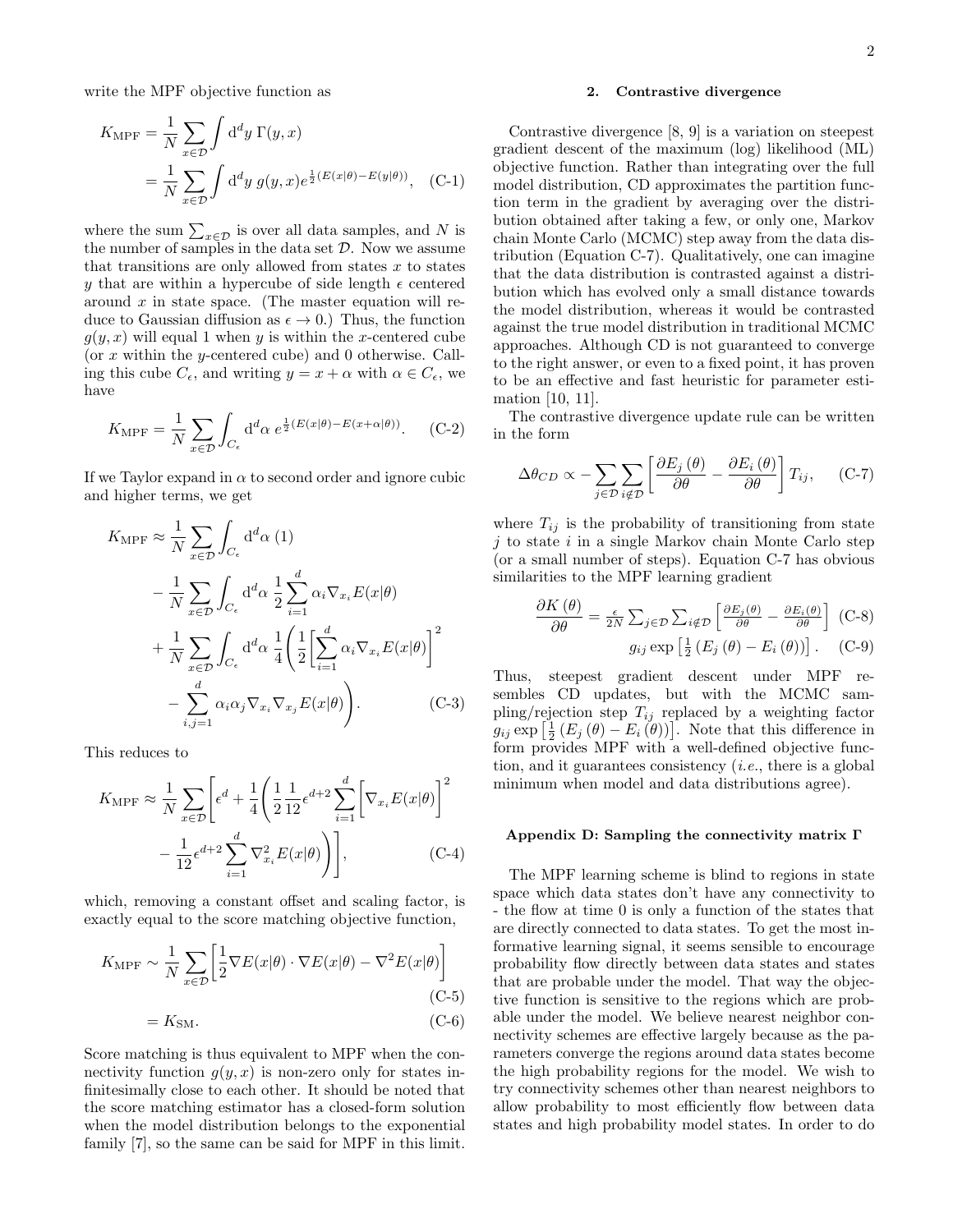so we need to slightly extend the MPF algorithm. We do this by allowing the connectivity pattern in  $\Gamma$  to be sampled independently in every infinitesimal time step.

Since Γ is now sampled, we will modify detailed balance to demand that, averaging over the choices for  $\Gamma$ , the net flow between pairs of states is 0.

$$
\left\langle \Gamma_{ji} \ p_i^{(\infty)}(\theta) \right\rangle = \left\langle \Gamma_{ij} \ p_j^{(\infty)}(\theta) \right\rangle \tag{D-1}
$$

$$
\langle \Gamma_{ji} \rangle \, p_i^{(\infty)}(\theta) = \langle \Gamma_{ij} \rangle \, p_j^{(\infty)}(\theta) \,, \tag{D-2}
$$

where the ensemble average is over the connectivity scheme for Γ. We describe the connectivity scheme via a function  $g_{ij}$ , such that the probability of there being a connection from state  $j$  to state  $i$  at any given moment is  $g_{ij}$ . We also introduce a function  $F_{ij}$ , which provides the value  $\Gamma_{ij}$  takes on when a connection occurs from j to i. That is, it is the probability flow rate when flow occurs -

$$
\langle \Gamma_{ij} \rangle = g_{ij} F_{ij}.
$$
 (D-3)

Detailed balance now becomes

$$
g_{ji}F_{ji} p_i^{(\infty)}(\theta) = g_{ij}F_{ij} p_j^{(\infty)}(\theta).
$$
 (D-4)

Solving for  $\bf{F}$  we find

$$
\frac{F_{ij}}{F_{ji}} = \frac{g_{ji}}{g_{ij}} \frac{p_i^{(\infty)}(\theta)}{p_j^{(\infty)}(\theta)} = \frac{g_{ji}}{g_{ij}} \exp\left[E_j(\theta) - E_i(\theta)\right].
$$
 (D-5)

F is underconstrained by the above equation. Motivated by symmetry and aesthetics, we choose as the form for the (non-zero, non-diagonal) entries in F

$$
F_{ij} = \left(\frac{g_{ji}}{g_{ij}}\right)^{\frac{1}{2}} \exp\left[\frac{1}{2}\left(E_j\left(\theta\right) - E_i\left(\theta\right)\right)\right]. \quad (D-6)
$$

Γ is now populated as

$$
r_{ij} \sim \text{rand } [0, 1)
$$
 (D-7)  

$$
\Gamma_{ij} = \begin{cases} -\sum_{k \neq i} \Gamma_{ki} & i = j \\ F_{ij} & r_{ij} < g_{ij} \text{ and } i \neq j \\ 0 & r_{ij} \ge g_{ij} \text{ and } i \neq j \end{cases}
$$

Similarly, its average value can be written as

$$
\langle \Gamma_{ij} \rangle = g_{ij} \left( \frac{g_{ji}}{g_{ij}} \right)^{\frac{1}{2}} \exp \left[ \frac{1}{2} \left( E_j \left( \theta \right) - E_i \left( \theta \right) \right) \right] \text{ (D-9)}
$$

$$
= (g_{ij} g_{ji})^{\frac{1}{2}} \exp \left[ \frac{1}{2} \left( E_j \left( \theta \right) - E_i \left( \theta \right) \right) \right]. \text{ (D-10)}
$$

So, we can use any connectivity scheme g in learning. We just need to scale the non-zero, non-diagonal entries in  $\Gamma$  by  $\left(\frac{g_{ji}}{g_{ij}}\right)^{\frac{1}{2}}$  so as to compensate for the biases introduced by the connectivity scheme.

The full MPF objective function in this case is

$$
K = \sum_{j \in \mathcal{D}} \sum_{i \notin \mathcal{D}} g_{ij} \left(\frac{g_{ji}}{g_{ij}}\right)^{\frac{1}{2}} \exp\left[\frac{1}{2} \left(E_j - E_i\right)\right] \text{(D-11)}
$$

where the inner sum is found by averaging over samples from  $g_{ij}$ .

TABLE I. Mean square error in recovered coupling strengths  $(\epsilon_J)$ , mean square error in pairwise correlations  $(\epsilon_{\text{corr}})$  and learning time for MPF versus mean field theory with TAP correction (MFT+TAP), 1-step and 10-step contrastive divergence (CD-1 and CD-10), and pseudolikelihood (PL).

| <b>TECHNIQUE</b> | $\epsilon_{J}$ |               | $\epsilon_{\text{corr}}$ TIME (S) |
|------------------|----------------|---------------|-----------------------------------|
| <b>MPF</b>       |                | 0.0172 0.0025 | $\sim 60$                         |
| $MFT+TAP$        | 7.7704         | 0.0983        | 0.1                               |
| $CD-1$           | 0.3196         |               | $0.0127 \sim 20000$               |
| $CD-10$          | 0.3341         | 0.0123        | $\sim$ 20000                      |
| PІ.              | 0.0582         | 0.0036        | $\sim 800$                        |

# Appendix E: Additional information on Ising spin glass example from main text

#### 1. Competing techniques

The four competing techniques against which MPF was compared are: mean field theory (MFT) with Thouless-Anderson-Palmer (TAP) corrections [12], onestep and ten-step contrastive divergence [9] (CD-1 and CD-10), and pseudolikelihood [13]. Table I shows the relative performance at convergence for each technique in terms of convergence time and mean square error in coupling strengths and pairwise correlations.

MFT with TAP involves approximating the Gibbs free energy of the model with a second-order Plefka expansion [14]. MFT+TAP is fast because it involves only an inversion of the magnetic susceptibility matrix, but it can perform poorly, for instance near criticality [15].

Contrastive divergence approximates the term involving the partition function in  $\partial_{\theta} D_{KL} \left( \mathbf{p}^{(0)} \|\mathbf{p}^{(\infty)}(\theta) \right)$ , via a Markov chain which is initialized at the data distribution  $p^{(0)}$ , and then truncated after only a small number of sampling steps. It is commonly used in machine learning, and provides an effective and fast stochastic parameter update rule for learning in many probabilistic models. However, it is not guaranteed to converge to a fixed point, and it does not correspond exactly to an objective function. The relationship between our technique and contrastive divergence is discussed in the Supplemental Material.

Pseudolikelihood approximates the joint probability distribution of a collection of random variables with a product of conditional distributions, where each factor is the distribution of a single random variable conditioned on the others:

$$
p(x_1, x_2, \dots, x_d) \to \prod_{i=1}^d p(x_i | x_1, \dots x_{i-1}, x_{i+1}, \dots, x_d)
$$
\n(E-1)

This approach often leads to surprisingly good estimates, despite the extreme nature of the approximation.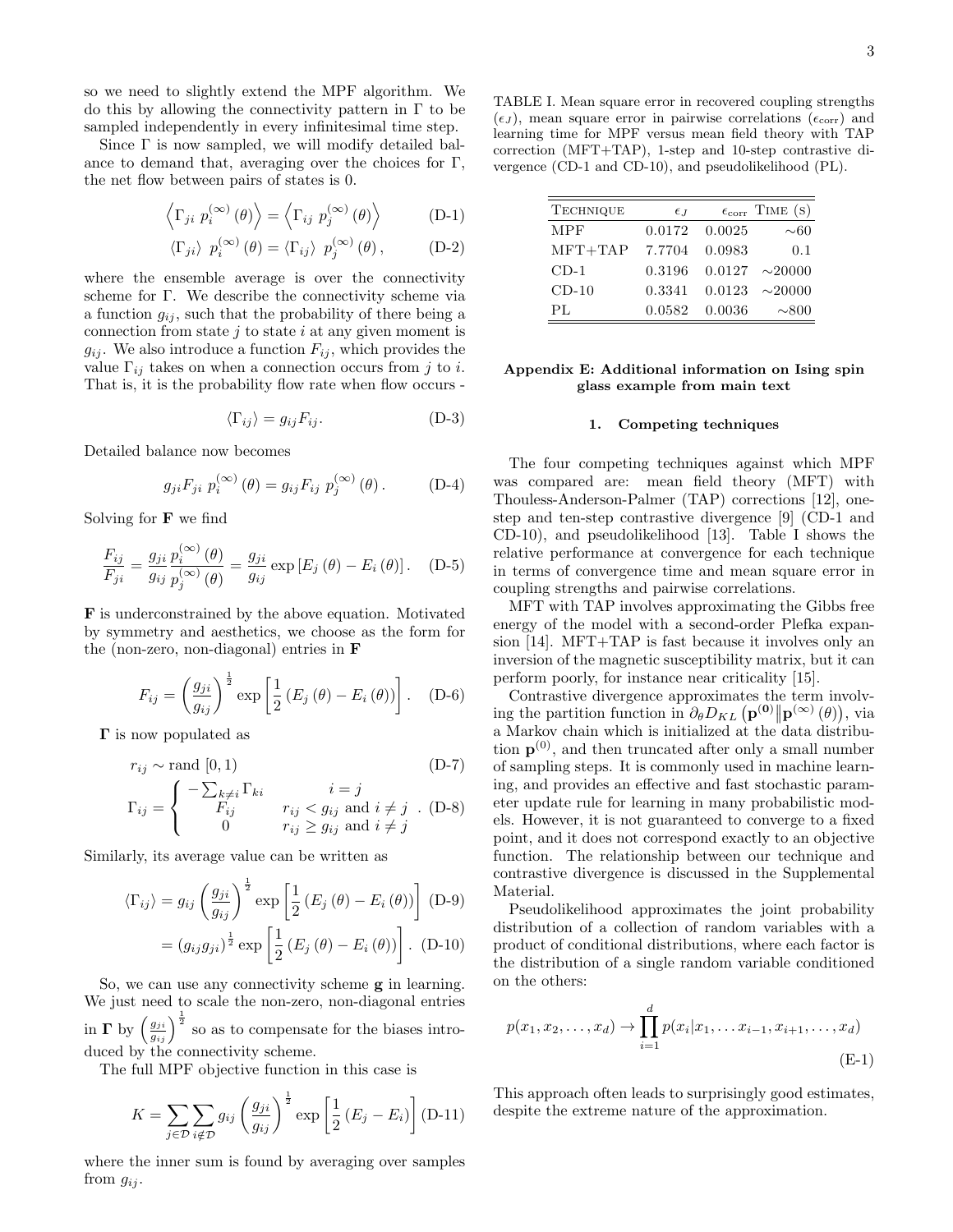## 2. Optimization steps taken for parameter estimation algorithms

#### a. Minimum Probability Flow and Pseudolikelihood

Both Minimum Probability Flow and Pseudolikelihood have well defined objective functions and gradients. Parameter estimation was thus performed by applying an off the shelf L-BFGS (quasi-Newton gradient descent) implementation [16] to their objective functions evaluated over the full training dataset D.

#### 3. Contrastive Divergence

The CD update rule was computed using the full training dataset. The learning rate was annealed in a linear fashion from 3.0 to 0.1 to accelerate convergence.

#### a. Mean Field Theory

Mean field theory requires the computation of the inverse of the magnetic susceptibility matrix, which, for strong correlations, was often singular. A regularized pseudoinverse was used in the following manner:

$$
A = (\chi^T \chi + \lambda I)^+ \chi^T, \tag{E-2}
$$

where I is the identity matrix,  $M^+$  denotes the Moore-Penrose pseudoinverse of a matrix  $M$ ,  $\chi$  is the magnetic susceptibility  $\chi_{ij} = \langle x_i x_j \rangle - \langle x_i \rangle \langle x_j \rangle$ , and  $\lambda$  is a regularizing parameter. This technique is known as stochastic robust approximation [17].

#### 4. Dependence of computation time on sample size

For the Ising spin glass example described above and in the text, we measured both the time to evaluate the objective function and the time for the L-BFGS implementation in Section E 2 a to converge as a function of batch size. As can be seen in Figure E-1, for large batch size the objective function evaluation time is linear, and the convergence time is approximately linear.

#### Appendix F: Additional Ising spin glass comparison

The Ising model has a long and storied history in physics [18] and machine learning [19] and it has recently been found to be a surprisingly useful model for networks of neurons in the retina [20, 21]. The ability to fit Ising models to the activity of large groups of simultaneously recorded neurons is of current interest given the increasing number of these types of data sets from the retina, cortex and other brain structures.



FIG. E-1. The time taken for  $(a)$  evaluation of the MPF objective function and (b) convergence of the L-BFGS parameter estimation algorithm as a function of training batch size for the Ising spin glass model presented in the text. Parameter estimation involves many parameter update steps, each of which requires reevaluating the MPF objective function and gradient.

We fit an Ising model (fully visible Boltzmann machine) of the form

$$
p^{(\infty)}(\mathbf{x}; \mathbf{J}) = \frac{1}{Z(\mathbf{J})} \exp\left[-\sum_{i,j} J_{ij} x_i x_j\right]
$$
 (F-1)

to a set of N d-element iid data samples  $\{x^{(i)}|i=1...N\}$ generated via Gibbs sampling from an Ising model as described below, where each of the  $d$  elements of  $x$  is either 0 or 1. Because each  $x_i \in \{0, 1\}$ ,  $x_i^2 = x_i$ , we can write the energy function as

$$
E(\mathbf{x}; \mathbf{J}) = \sum_{i,j \neq i} J_{ij} x_i x_j + \sum_i J_{ii} x_i.
$$
 (F-2)

The probability flow matrix  $\Gamma$  has  $2^N \times 2^N$  elements,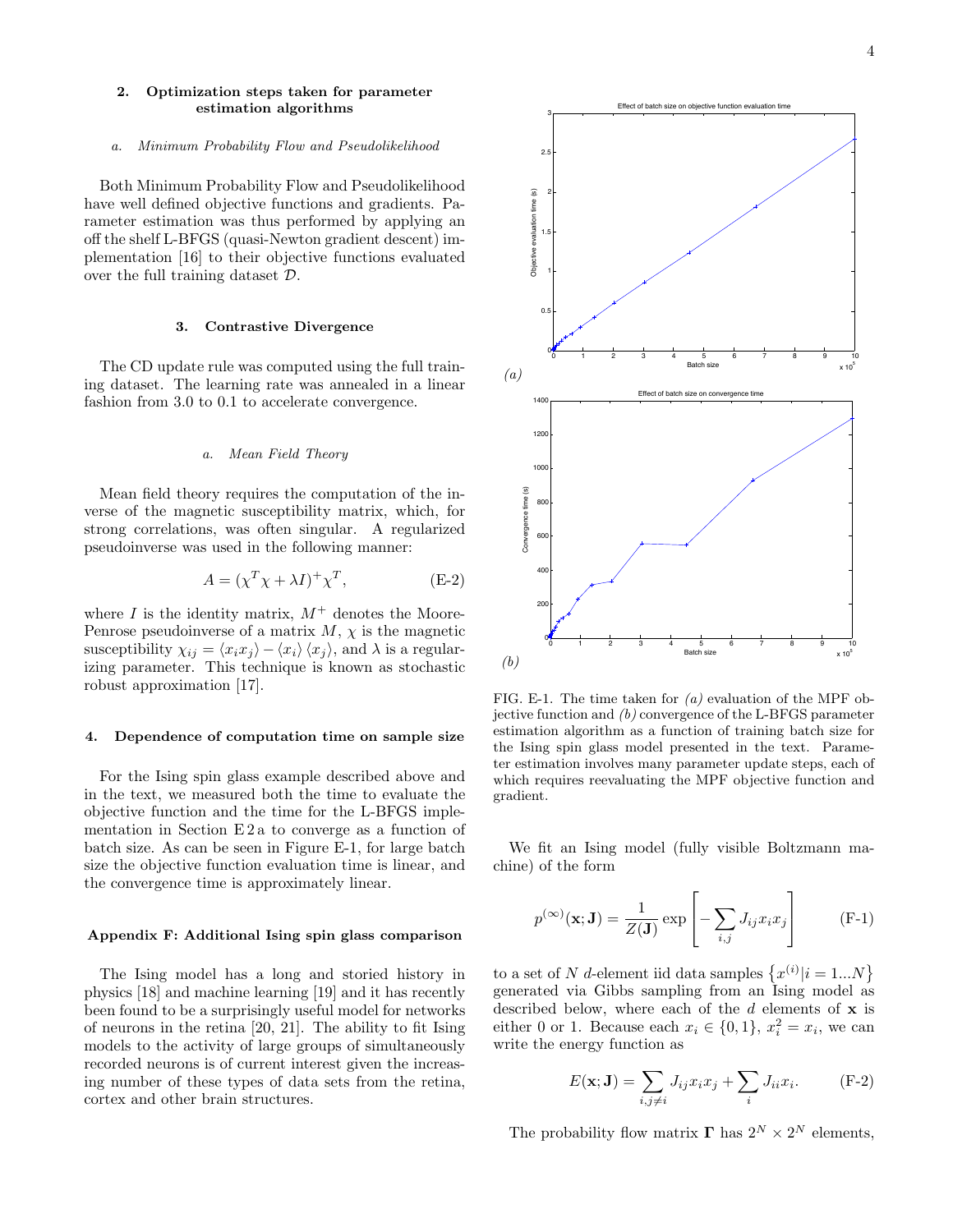

FIG. F-1. A demonstration of rapid fitting of the Ising model by minimum probability flow learning. The mean absolute error in the learned model's correlation matrix is shown as a functions of learning time for a 40 unit fully connected Ising model. Convergence is reached in about 15 seconds for 20, 000 samples.

but for learning we populate it extremely sparsely, setting

$$
g_{ij} = g_{ji} = \begin{cases} 1 & \text{states } i \text{ and } j \text{ differ by single bit flip} \\ 0 & \text{otherwise} \end{cases}.
$$
 (F-3)

Figure F-1 shows the average error in predicted correlations as a function of learning time for 20,000 samples from a 40 unit, fully connected Ising model. The final absolute correlation error is 0.0058. The  $J_{ij}$  used were graciously provided by Broderick and coauthors, and were identical to those used for synthetic data generation in the 2008 paper "Faster solutions of the inverse pairwise Ising problem" [22]. Training was performed on 20,000 samples so as to match the number of samples used in section III.A. of Broderick et al. Note that given sufficient samples, the minimum probability flow algorithm would converge exactly to the right answer, as learning in the Ising model is convex (see Appendix B), and has its global minimum at the true solution. On an 8 core 2.33 GHz Intel Xeon, the learning converges in about 15 seconds. Broderick et al. perform a similar learning task on a 100-CPU grid computing cluster, with a convergence time of approximately 200 seconds.

# Appendix G: Continuous state space independent component analysis (ICA) [23] model

Training was performed on  $100,000$   $10 \times 10$  pixel whitened natural image patches from the van Hateren database [24]. Minimization was performed by alternating between minimization of the objective function in Equation D-11 and updates to the continuous state space connectivity function  $g(\mathbf{x}_i, \mathbf{x}_i)$ , as described in more detail in Section H. Both training techniques were initialized with identical isotropic Gaussian noise (with variance 0.01, such that each receptive field was initialized to nearly unit length), and trained on the same image patches, which accounts for the similarity of individual filters found by the algorithms.

# Appendix H: Continuous state space learning with the connectivity function set via Hamiltonian Monte Carlo

Choosing the connectivity matrix  $g_{ij}$  for Minimum Probability Flow Learning is relatively straightforward in systems with binary or discrete state spaces. Nearly any nearest neighbor style scheme seems to work quite well. In continuous state spaces  $\mathbf{q} \in \mathbb{R}^d$  however, connectivity functions  $g(\mathbf{q}_i, \mathbf{q}_j)$  based on nearest neighbors prove insufficient. For instance, if the non-zero entries in  $g(\mathbf{q}_i, \mathbf{q}_j)$  are drawn from an isotropic Gaussian centered on  $\mathbf{q}_j$ , then several hundred non-zero  $g(\mathbf{q}_i, \mathbf{q}_j)$  are required for every value of  $q_j$  in order to achieve effective parameter estimation in some fairly standard problems, such as receptive field estimation in Independent Component Analysis [23].

Qualitatively, we desire to connect every data state  $q_i \in \mathcal{D}$  to the non data states  $q_i$  which will be most informative for learning. The most informative states are those which have high probability under the model distribution  $p^{(\infty)}(q)$ . We therefore propose to populate  $g(\mathbf{q}_i, \mathbf{q}_j)$  using a Markov transition function for the model distribution. Borrowing techniques from Hamiltonian Monte Carlo [25] we use Hamiltonian dynamics in our transition function, so as to effectively explore the state space.

#### 1. Extending the state space

In order to implement Hamiltonian dynamics, we first extend the state space to include auxiliary momentum variables.

The initial data and model distributions are  $p^{(0)}(\mathbf{q})$ and

$$
p^{(\infty)}(\mathbf{q};\theta) = \frac{\exp(-E(\mathbf{q};\theta))}{Z(\theta)}.
$$
 (H-1)

with state space  $\mathbf{q} \in \mathbb{R}^d$ . We introduce auxiliary momentum variables  $\mathbf{v} \in \mathbb{R}^d$  for each state variable q, and call the extended state space including the momentum variables  $\mathbf{x} = {\mathbf{q}, \mathbf{v}}$ . The momentum variables are given an isotropic gaussian distribution,

$$
p(\mathbf{v}) = \frac{\exp\left(-\frac{1}{2}\mathbf{v}^T\mathbf{v}\right)}{\sqrt{2\pi}},
$$
 (H-2)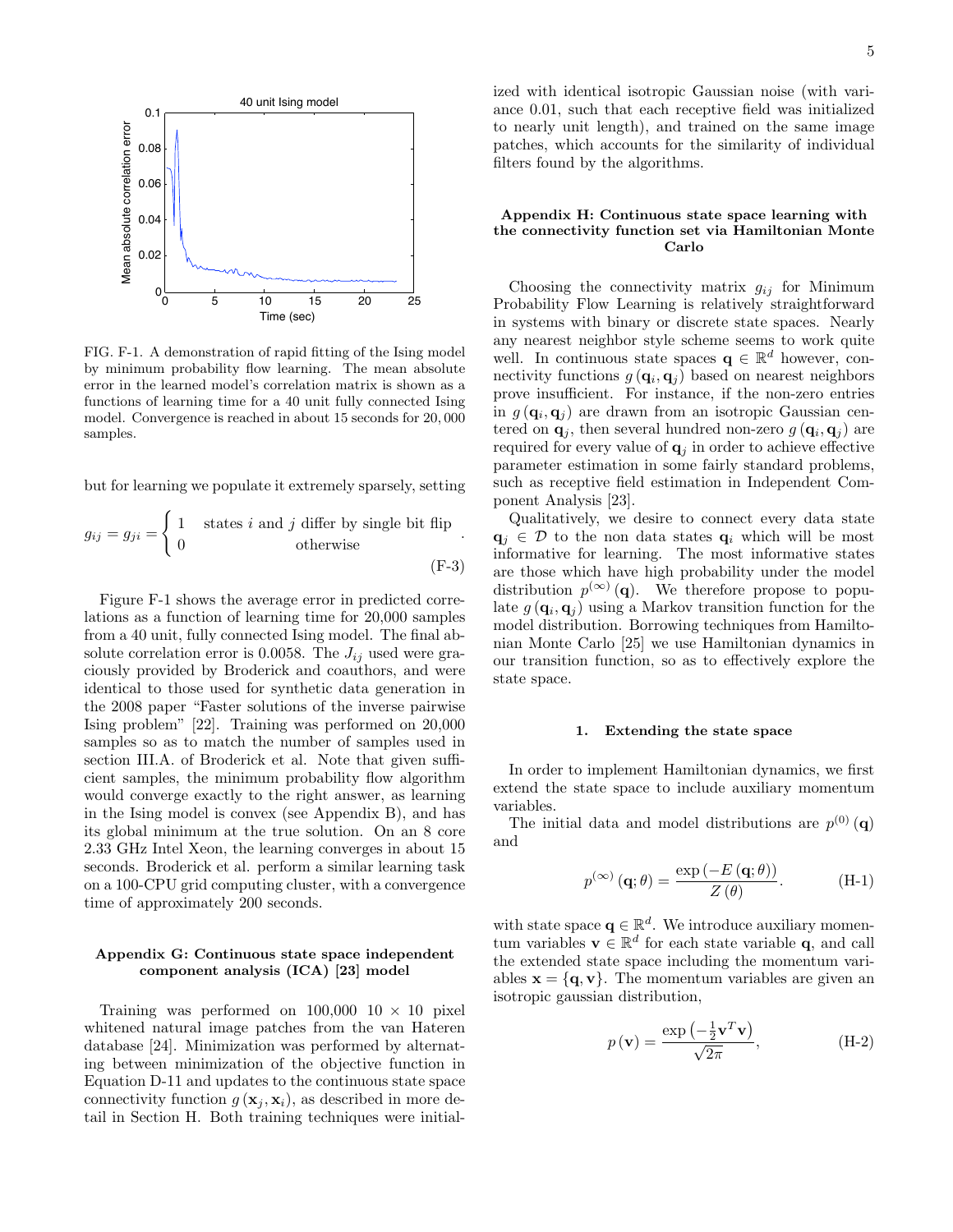and the extended data and model distributions become

$$
p^{(0)}\left(\mathbf{x}\right) = p^{(0)}\left(\mathbf{q}\right)p\left(\mathbf{v}\right) \tag{H-3}
$$

$$
=p^{(0)}\left(\mathbf{q}\right)\frac{\exp\left(-\frac{1}{2}\mathbf{v}^T\mathbf{v}\right)}{\sqrt{2\pi}}\tag{H-4}
$$

$$
p^{(\infty)}(\mathbf{x};\theta) = p^{(\infty)}(\mathbf{q};\theta) p(\mathbf{v})
$$
\n
$$
\exp(-E(\mathbf{q};\theta)) \exp(-\frac{1}{2}\mathbf{v}^T\mathbf{v})
$$
\n(H-5)

$$
= \frac{\exp\left(-E\left(\mathbf{q};\theta\right)\right)}{Z\left(\theta\right)} \frac{\exp\left(-\frac{1}{2}\mathbf{v}^T\mathbf{v}\right)}{\sqrt{2\pi}} \qquad \text{(H-6)}
$$

$$
=\frac{\exp\left(-H\left(\mathbf{x};\theta\right)\right)}{Z\left(\theta\right)\sqrt{2\pi}}\tag{H-7}
$$

$$
H(\mathbf{x};\theta) = E(\mathbf{q};\theta) + \frac{1}{2}\mathbf{v}^T\mathbf{v}.
$$
 (H-8)

The initial (data) distribution over the joint space x can be realized by drawing a momentum v from a uniform Gaussian distribution for every observation  $q$  in the dataset D.

#### 2. Defining the connectivity function  $g(\mathbf{x}_i, \mathbf{x}_j)$

We connect every state  $x_j$  to all states which satisfy one of the following 2 criteria,

- 1. All states which share the same position  $q_i$ , with a quadratic falloff in  $g(\mathbf{x}_i, \mathbf{x}_j)$  with the momentum difference  $v_i - v_j$ .
- 2. The state which is reached by simulating Hamiltonian dynamics for a fixed time  $t$  on the system described by  $H(\mathbf{x}; \theta_H)$ , and then negating the momentum. Note that the parameter vector  $\theta_H$  is used only for the Hamiltonian dynamics.

More formally,

$$
g(\mathbf{x}_{i}, \mathbf{x}_{j}) = \delta (\mathbf{q}_{i} - \mathbf{q}_{j}) \exp \left(-\left\|\mathbf{v}_{i} - \mathbf{v}_{j}\right\|_{2}^{2}\right) + \delta (\mathbf{x}_{i} - \text{HAM}(\mathbf{x}_{j}; \theta_{H})) \tag{H-9}
$$

where if  $\mathbf{x}' = \text{HAM}(\mathbf{x}; \theta_H)$ , then  $\mathbf{x}'$  is the state that results from integrating Hamiltonian dynamics for a time t and then negating the momentum. Because of the momentum negation,  $\mathbf{x} = \text{HAM}(\mathbf{x}'; \theta_H)$ , and  $g(\mathbf{x}_i, \mathbf{x}_j) =$  $g(\mathbf{x}_j, \mathbf{x}_i).$ 

# 3. Discretizing Hamiltonian dynamics

It is generally impossible to exactly simulate the Hamiltonian dynamics for the system described by  $H(\mathbf{x}; \theta_H)$ . However, if HAM  $(\mathbf{x}; \theta_H)$  is set to simulate Hamiltonian dynamics via a series of leapfrog steps, it retains the important properties of reversibility and phase space volume conservation, and can be used in the connectivity function  $g(\mathbf{x}_i, \mathbf{x}_j)$  in Equation H-9. In practice, therefore, HAM  $(\mathbf{x}; \theta_H)$  involves the simulation of Hamiltonian dynamics by a series of leapfrog steps.

#### 4. MPF objective function

The MPF objective function for continuous state spaces and a list of observations  $\mathcal D$  is

$$
K(\theta; \mathcal{D}, \theta_H) = \sum_{\mathbf{x}_j \in \mathcal{D}} \int g(\mathbf{x}_i, \mathbf{x}_j)
$$

$$
\exp\left(\frac{1}{2} \left[ H(\mathbf{x}_j; \theta) - H(\mathbf{x}_i; \theta) \right] \right) d\mathbf{x}_i.
$$
(H-10)

For the connectivity function  $g(\mathbf{x}_i, \mathbf{x}_j)$  given in Section H 2, this reduces to

$$
K(\theta; \mathcal{D}, \theta_H) =
$$
\n
$$
\sum_{\mathbf{x}_j \in \mathcal{D}} \int \exp\left(-\left\|\mathbf{v}_i - \mathbf{v}_j\right\|_2^2\right)
$$
\n
$$
\exp\left(\frac{1}{2}\left[\frac{1}{2}\mathbf{v}_j^T\mathbf{v}_j - -\frac{1}{2}\mathbf{v}_i^T\mathbf{v}_i\right]\right) d\mathbf{v}_i
$$
\n
$$
+ \sum_{\mathbf{x}_j \in \mathcal{D}} \exp\left(\frac{1}{2}\left[H\left(\mathbf{x}_j; \theta\right) - H\left(\text{HAM}\left(\mathbf{x}_j; \theta_H\right); \theta\right)\right]\right).
$$
\n(H-11)

Note that the first term does not depend on the parameters  $\theta$ , and is thus just a constant offset which can be ignored during optimization. Therefore, we can say

$$
K(\theta; \mathcal{D}, \theta_H) \sim \sum_{\mathbf{x}_j \in \mathcal{D}} \exp\left(\frac{1}{2} \left[ H\left(\mathbf{x}_j; \theta\right) - H\left(\text{HAM}\left(\mathbf{x}_j; \theta_H\right); \theta\right) \right] \right).
$$
\n(H-12)

Parameter estimation is performed by finding the parameter vector  $\hat{\theta}$  which minimizes the objective function  $K(\theta;\mathcal{D},\theta_H),$ 

$$
\hat{\theta} = \underset{\theta}{\text{argmin}} K(\theta; \mathcal{D}, \theta_H). \tag{H-13}
$$

# 5. Iteratively improving the objective function

The more similar  $\theta_H$  is to  $\theta$ , the more informative  $g(\mathbf{x}_i, \mathbf{x}_j)$  is for learning. If  $\theta_H$  and  $\theta$  are dissimilar, then many more data samples will be required in  $D$  to effectively learn. Therefore, we iterate the following procedure, which alternates between finding the  $\hat{\theta}$  which minimizes  $K(\theta; \mathcal{D}, \theta_H)$ , and improving  $\theta_H$  by setting it to  $\ddot{\theta}$ ,

\n- 1. Set 
$$
\hat{\theta}^{t+1} = \arg\min_{\theta} K(\theta; \mathcal{D}, \theta_H^t)
$$
\n- 2. Set  $\theta_H^{t+1} = \hat{\theta}^{t+1}$
\n

 $\hat{\theta}^t$  then represents a steadily improving estimate for the parameter values which best fit the model distribution